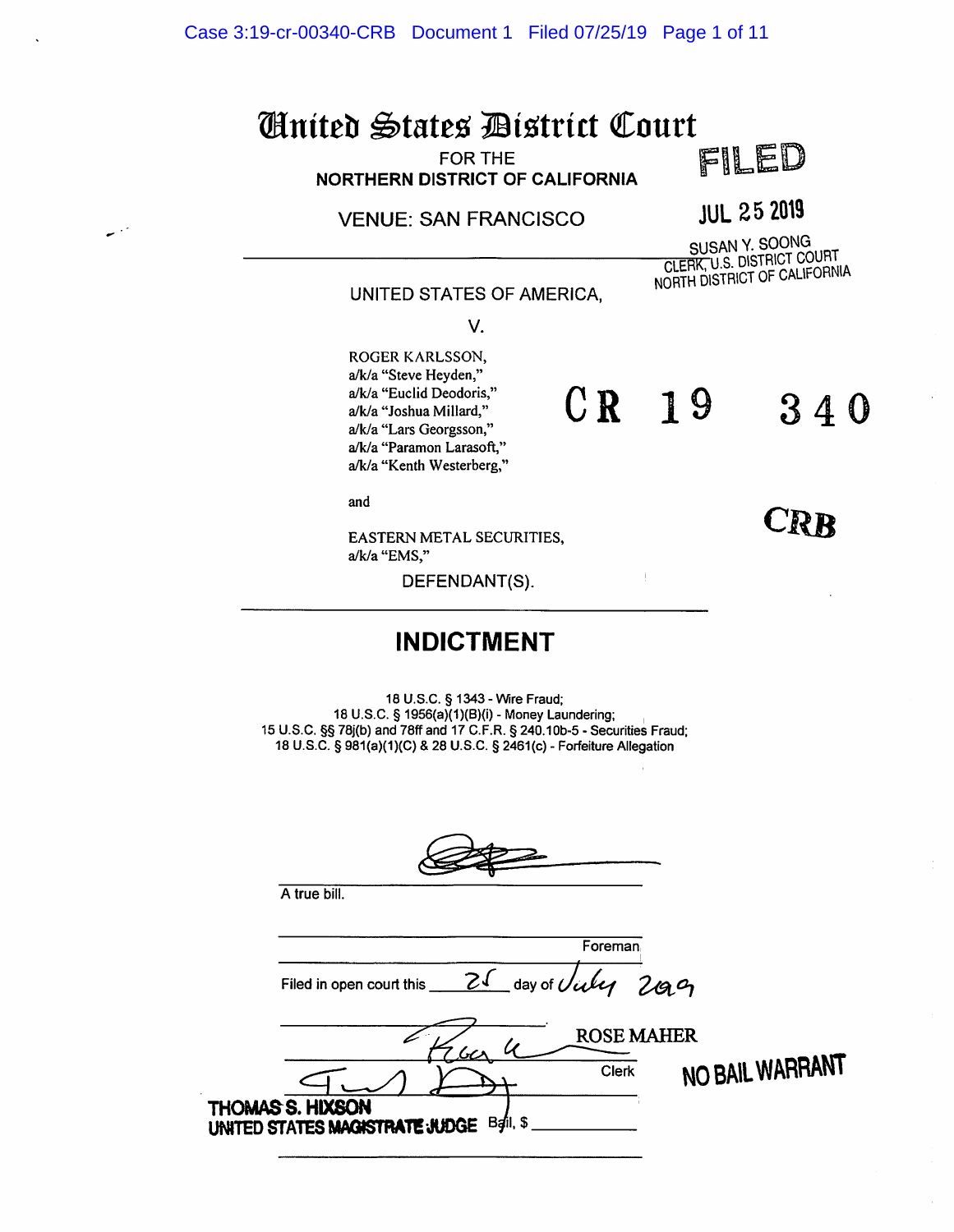$\sim$ 

 $\parallel$ 

 $\ddot{\phantom{a}}$ 

|  |  | AO 257 (Rev. 6/78) |  |
|--|--|--------------------|--|
|--|--|--------------------|--|

|                                                                                                                        | DEFENDANT INFORMATION RELATIVE TO A CRIMINAL ACTION - IN U.S. DISTRICT COURT                                                                                                    |
|------------------------------------------------------------------------------------------------------------------------|---------------------------------------------------------------------------------------------------------------------------------------------------------------------------------|
| $\Box$ information<br><b>X INDICTMENT</b><br>BY:<br><b>COMPLAINT</b>                                                   | Name of District Court, and/or Judge/Magistrate Location                                                                                                                        |
| <b>SUPERSEDING</b>                                                                                                     | NORTHERN DISTRICT OF CALIFORNIA                                                                                                                                                 |
| <b>OFFENSE CHARGED</b>                                                                                                 | <b>SAN FRANCISCO DIVISION</b>                                                                                                                                                   |
| Petty<br>18 U.S.C. § 1343 - Wire Fraud:                                                                                |                                                                                                                                                                                 |
| 18 U.S.C. § 1956(a)(1)(B)(i) -- Money Laundering;<br>Minor<br>15 U.S.C. §§ 78j(b) and 78ff and 17 C.F.R. § 240.10b-5 - | <b>DEFENDANT - U.S</b>                                                                                                                                                          |
| Securities Fraud;<br>18 U.S.C. § 981(a)(1)(C) and 28 U.S.C. § 2461(c) - Forfeiture                                     | ROGER KARLSSON, a/k/a "Steve Heyden," a/k/a "Euclid Deodoris," a/k/a "Joshua<br>Misde-<br>Millard," a/k/a "Lars Georgsson," a/k/a "Paramon Larasoft," a/k/a "Kenth Westerberg," |
| Allegation                                                                                                             | meanor<br>and EASTERN METAL SECURITIES, a/k/a "EMS"                                                                                                                             |
| E<br>ΙXΙ                                                                                                               | Felony<br><b>DISTRIOT</b><br><b>COPS</b> I NUMBER                                                                                                                               |
| See attachment.<br>PENALTY:                                                                                            |                                                                                                                                                                                 |
| FIL                                                                                                                    |                                                                                                                                                                                 |
|                                                                                                                        |                                                                                                                                                                                 |
|                                                                                                                        | DEFENDANT                                                                                                                                                                       |
| <b>JUL 25 2019</b><br><b>PROCEEDING</b>                                                                                | <b>IS NOT IN CUSTODY</b>                                                                                                                                                        |
| Name of Complaintant Agency, or Person (& Title, itsuggan Y. SODNG                                                     | Has not been arrested, pending outcome this proceeding.                                                                                                                         |
|                                                                                                                        |                                                                                                                                                                                 |
|                                                                                                                        | FEDERAL BUREAU OF INVESTIGATION MISTRICT OF CALIFORNIA summons was served on above charges                                                                                      |
| person is awaiting trial in another Federal or State Court,<br>give name of court                                      | Is a Fugitive<br>2)                                                                                                                                                             |
|                                                                                                                        |                                                                                                                                                                                 |
|                                                                                                                        | Is on Bail or Release from (show District)<br>3) I                                                                                                                              |
| this person/proceeding is transferred from another district                                                            |                                                                                                                                                                                 |
| per (circle one) FRCrp 20, 21, or 40. Show District                                                                    |                                                                                                                                                                                 |
|                                                                                                                        | <b>IS IN CUSTODY</b>                                                                                                                                                            |
|                                                                                                                        | 4) $[\overline{x}]$ On this charge                                                                                                                                              |
| this is a reprosecution of<br>charges previously dismissed                                                             |                                                                                                                                                                                 |
| <b>SHOW</b><br>which were dismissed on motion                                                                          | On another conviction<br>5)<br>Federal<br>State                                                                                                                                 |
| DOCKET NO.<br>of:                                                                                                      | Awaiting trial on other charges<br>6) N                                                                                                                                         |
| <b>U.S. ATTORNEY</b><br><b>DEFENSE</b>                                                                                 | If answer to (6) is "Yes", show name of institution                                                                                                                             |
|                                                                                                                        |                                                                                                                                                                                 |
| this prosecution relates to a<br>pending case involving this same                                                      | If "Yes"<br>Yes<br>Has detainer                                                                                                                                                 |
| defendant<br><b>MAGISTRATE</b>                                                                                         | give date<br>been filed?<br>No                                                                                                                                                  |
| CASE NO.                                                                                                               | filed<br>Month/Day/Year                                                                                                                                                         |
| prior proceedings or appearance(s)<br>before U.S. Magistrate regarding this                                            | <b>DATE OF</b><br><b>ARREST</b>                                                                                                                                                 |
| defendant were recorded under                                                                                          | Or if Arresting Agency & Warrant were not                                                                                                                                       |
| Name and Office of Person                                                                                              | Month/Day/Year<br>DATE TRANSFERRED                                                                                                                                              |
| David L. Anderson<br>Furnishing Information on this form                                                               | TO U.S. CUSTODY                                                                                                                                                                 |
| [x] U.S. Attorney [7] Other U.S. Agency                                                                                |                                                                                                                                                                                 |
| Name of Assistant U.S.                                                                                                 |                                                                                                                                                                                 |
| William Frentzen<br>Attorney (if assigned)                                                                             | This report amends AO 257 previously submitted                                                                                                                                  |
|                                                                                                                        | <b>ADDITIONAL INFORMATION OR COMMENTS</b>                                                                                                                                       |
| <b>PROCESS:</b>                                                                                                        |                                                                                                                                                                                 |
| NO PROCESS*   X WARRANT<br>$\Box$ summons                                                                              | Bail Amount:                                                                                                                                                                    |
| If Summons, complete following:                                                                                        |                                                                                                                                                                                 |
| Arraignment   Initial Appearance                                                                                       | * Where defendant previously apprehended on complaint, no new summons or<br>warrant needed, since Magistrate has scheduled arraignment                                          |
| Defendant Address:                                                                                                     |                                                                                                                                                                                 |
|                                                                                                                        | Date/Time:<br>Before Judge:                                                                                                                                                     |
| Comments: -                                                                                                            |                                                                                                                                                                                 |
|                                                                                                                        |                                                                                                                                                                                 |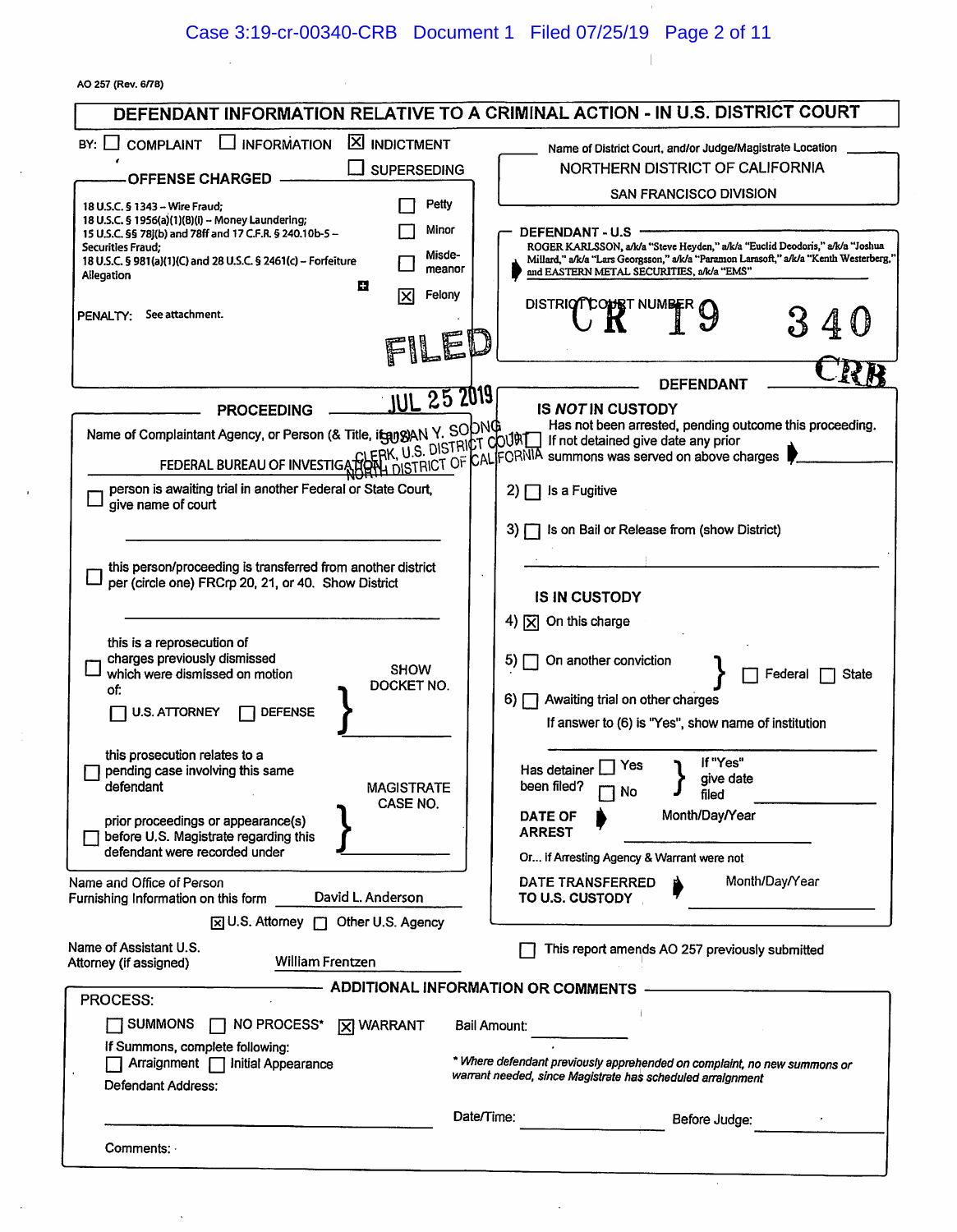|                                      |                                                                                                                                                                                      | Case 3:19-cr-00340-CRB Document 1 Filed 07/25/19 Page 3 of 11                                                                                                                       |  |
|--------------------------------------|--------------------------------------------------------------------------------------------------------------------------------------------------------------------------------------|-------------------------------------------------------------------------------------------------------------------------------------------------------------------------------------|--|
| 2<br>3<br>4<br>5<br>6<br>7<br>8<br>9 | DAVID L. ANDERSON (CABN 149604)<br><b>United States Attorney</b>                                                                                                                     | FILED<br><b>JUL 25 2019</b><br>SUSAN Y. SOONG<br>CLERK, U.S. DISTRICT COURT<br>NORTH DISTRICT OF CALIFORNIA<br>UNITED STATES DISTRICT COURT<br>NORTHERN DISTRICT OF CALIFORNIA      |  |
| 10                                   |                                                                                                                                                                                      | <b>SAN FRANCISCO DIVISION</b>                                                                                                                                                       |  |
| 11                                   | UNITED STATES OF AMERICA,                                                                                                                                                            | C R<br>19<br>340<br>CASE NO                                                                                                                                                         |  |
| 12                                   | Plaintiff,                                                                                                                                                                           | VIOLATIONS:<br><b>CRB</b>                                                                                                                                                           |  |
| 13                                   | v.                                                                                                                                                                                   | 18 U.S.C. § 1343 – Wire Fraud;<br>18 U.S.C. § 1956(a)(1)(B)(i) - Money Laundering;                                                                                                  |  |
| 14<br>15<br>16<br>17                 | ROGER KARLSSON,<br>a/k/a "Steve Heyden,"<br>a/k/a "Euclid Deodoris,"<br>a/k/a "Joshua Millard,"<br>a/k/a "Lars Georgsson,"<br>a/k/a "Paramon Larasoft,"<br>a/k/a "Kenth Westerberg," | 15 U.S.C. §§ 78j(b) and 78ff and 17 C.F.R. §<br>240.10b-5 - Securities Fraud;<br>18 U.S.C. § 981(a)(1)(C) and 28 U.S.C. § 2461(c) -<br>Forfeiture Allegation<br>SAN FRANCISCO VENUE |  |
| 18                                   | and                                                                                                                                                                                  |                                                                                                                                                                                     |  |
| 19<br>20<br>21                       | EASTERN METAL SECURITIES,<br>$a/k/a$ "EMS,"<br>Defendants.                                                                                                                           |                                                                                                                                                                                     |  |
| 22                                   | INDICTMENT                                                                                                                                                                           |                                                                                                                                                                                     |  |
| 23                                   | The Grand Jury charges:                                                                                                                                                              |                                                                                                                                                                                     |  |
| 24                                   | <b>Introductory Allegations</b>                                                                                                                                                      |                                                                                                                                                                                     |  |
| 25                                   | At all times relevant to this Indictment:                                                                                                                                            |                                                                                                                                                                                     |  |
| 26                                   | Defendant Roger KARLSSON was a Swedish citizen. KARLSSON created and administered<br>1.                                                                                              |                                                                                                                                                                                     |  |
| 27                                   | Defendant EASTERN METAL SECURITIES (www.easternmetalsecurities.com), as well as other                                                                                                |                                                                                                                                                                                     |  |
| 28                                   | fraudulent websites including HCI25 (www.hci25.net) and CIPP2023 (www.cipp2023.com).                                                                                                 |                                                                                                                                                                                     |  |
|                                      | <b>INDICTMENT</b>                                                                                                                                                                    |                                                                                                                                                                                     |  |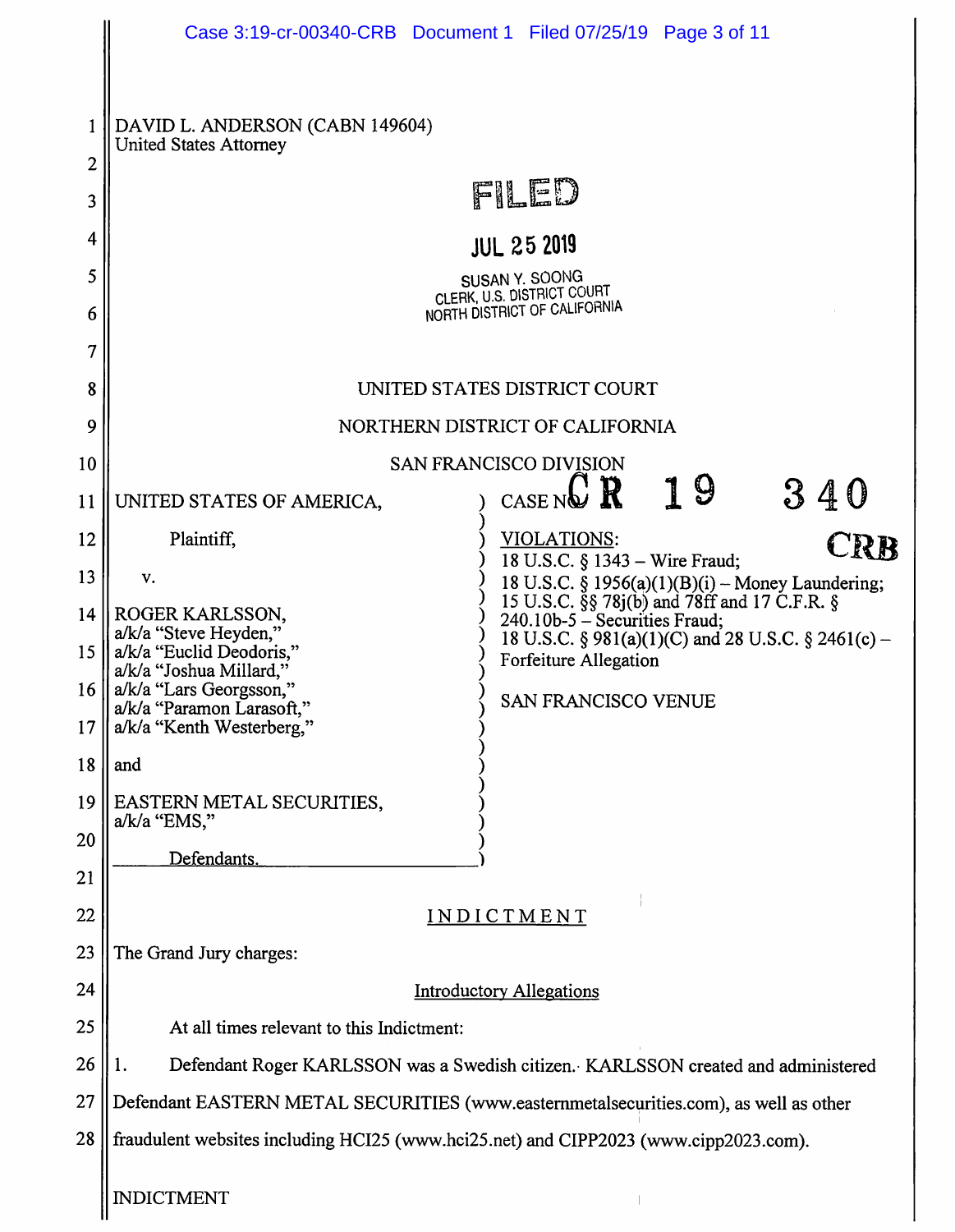Defendant EASTERN METAL SECURITIES, a/k/a "EMS" was a business and website  $2.$  $\mathbf{1}$  $\overline{2}$ (www.easternmetalsecurities.com) designed to communicate false representations to investors to defraud them of their money and property. The primary investment product was referred to as a "Pre 3 Funded Reversed Pension Plan." Investments into EASTERN METAL SECURITIES were represented 4 5 to cost approximately \$98 per share and shares were represented to be worth in excess of approximately 6 \$45,000, as well as being fully guaranteed. KARLSSON and EASTERN METAL SECURITIES made  $\overline{7}$ false statements designed to cause investors to send them money and property, including in and through 8 the Northern District of California. Investments into EASTERN METAL SECURITIES constituted 9 sales of securities by KARLSSON and EASTERN METAL SECURITIES, as that term is defined by Title 15, United States Code, Section 78(b) and Title 17, Code of Federal Regulations, Section 240.10b- $10$ 11 5. Investors included victims located in the Northern District of California.

12  $3.$ Investors into EASTERN METAL SECURITIES sent money to KARLSSON and EASTERN 13 METAL SECURITIES and to others, known and unknown to the Grand Jury. Investments were delivered to KARLSSON and EASTERN METAL SECURITIES, often using virtual currency, such as 14 15 Bitcoin. Bitcoin is a form of value that is able to be transacted across thousands of computers connected 16 on the internet, all running the Bitcoin software. Some of the transfers to KARLSSON involved virtual  $17$ currency exchangers including virtual currency exchangers in the Northern District of California.

**COUNT ONE:** 18  $(18 \text{ U.S.C. } § 1343 - \text{Wire } \text{Fraud})$ 

19 4. Paragraphs 1 through 3 of this Indictment are re-alleged and incorporated as if fully set forth 20 here.

5. Beginning on or about November 27, 2012, and continuing through on or about June 19, 2019, in the Northern District of California and elsewhere, the defendants,

ROGER KARLSSON, a/k/a "Steve Heyden," a/k/a "Euclid Deodoris," a/k/a "Joshua Millard," a/k/a "Lars Georgsson," a/k/a "Paramon Larasoft," a/k/a "Kenth Westerberg," and EASTERN METAL SECURITIES, a/k/a "EMS,"

and others, each aided and abetted by the other, knowingly and with the intent to defraud participated in, 26 devised, and intended to devise a scheme and artifice to defraud as to a material matter, and to obtain 27 money and property by means of materially false and fraudulent pretenses, representations, and 28

21

22

23

24

25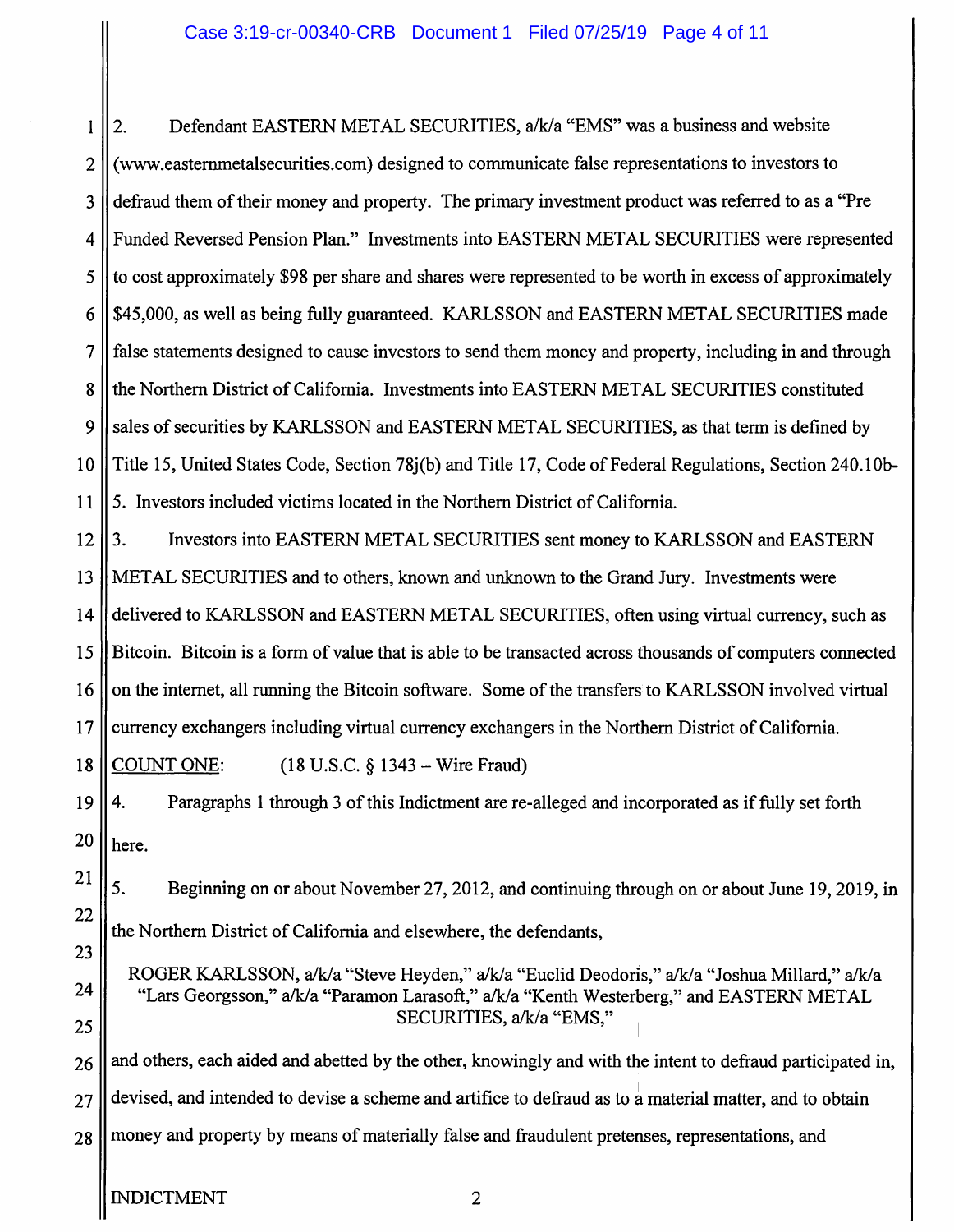#### Case 3:19-cr-00340-CRB Document 1 Filed 07/25/19 Page 5 of 11

| 1  | promises, and by means of omission and concealment of material facts, and for the purpose of executing                                                                                                              |  |  |
|----|---------------------------------------------------------------------------------------------------------------------------------------------------------------------------------------------------------------------|--|--|
| 2  | the aforementioned scheme and artifice to defraud, the defendants did knowingly transmit and cause to                                                                                                               |  |  |
| 3  | be transmitted in interstate and foreign commerce, by means of wire communications, certain writings,                                                                                                               |  |  |
| 4  | signs, signals, pictures, and sounds, specifically, the use of the website www.easternmetalsecurities.com                                                                                                           |  |  |
| 5  | as well as use of Virtual Currency Exchange X, not a defendant herein, to transmit virtual currency                                                                                                                 |  |  |
| 6  | through the Northern District of California and to defendant KARLSSON.                                                                                                                                              |  |  |
| 7  | All in violation of Title 18, United States Code, Section 1343.                                                                                                                                                     |  |  |
| 8  |                                                                                                                                                                                                                     |  |  |
| 9  | <b>COUNT TWO:</b><br>$(15 \text{ U.S.C.} \S 78i(b) \text{ and } 78ff; 17 \text{ C.F.R.} \S 240.10b-5 - Securities Frau)$                                                                                            |  |  |
| 10 | Paragraphs 1 through 3 of this Indictment are re-alleged and incorporated as if fully set forth<br>6.                                                                                                               |  |  |
| 11 | here.                                                                                                                                                                                                               |  |  |
| 12 | 7.<br>Beginning on or about November 27, 2012, and continuing through on or about June 19, 2019, in                                                                                                                 |  |  |
| 13 | the Northern District of California and elsewhere, the defendants,                                                                                                                                                  |  |  |
| 14 |                                                                                                                                                                                                                     |  |  |
| 15 | ROGER KARLSSON, a/k/a "Steve Heyden," a/k/a "Euclid Deodoris," a/k/a "Joshua Millard," a/k/a<br>"Lars Georgsson," a/k/a "Paramon Larasoft," a/k/a "Kenth Westerberg," and EASTERN METAL<br>SECURITIES, a/k/a "EMS," |  |  |
| 16 | and others, each aided and abetted by the other, did knowingly and willfully use and employ                                                                                                                         |  |  |
| 17 | manipulative and deceptive devices and contrivances and directly and indirectly: (i) employ devices,                                                                                                                |  |  |
| 18 | schemes, and artifices to defraud; (ii) make untrue statements of material facts and omit to state material                                                                                                         |  |  |
| 19 |                                                                                                                                                                                                                     |  |  |
| 20 | facts necessary in order to make the statements made, in light of the circumstances under which they                                                                                                                |  |  |
| 21 | were made, not misleading; and (iii) engage in acts, practices, and courses of business which would and                                                                                                             |  |  |
| 22 | did operate as a fraud and deceit upon members of the investing public, in connection with the purchases                                                                                                            |  |  |
| 23 | and sales of securities and by the use and of the instruments of communication in interstate commerce                                                                                                               |  |  |
| 24 | and the mails.                                                                                                                                                                                                      |  |  |
| 25 | All done in violation of Title 15, United States Code, Sections 78 $j(b)$ and 78ff; and Title 17,                                                                                                                   |  |  |
| 26 |                                                                                                                                                                                                                     |  |  |
| 27 | Code of Federal Regulations, Section 240.10b-5.                                                                                                                                                                     |  |  |
| 28 |                                                                                                                                                                                                                     |  |  |
|    |                                                                                                                                                                                                                     |  |  |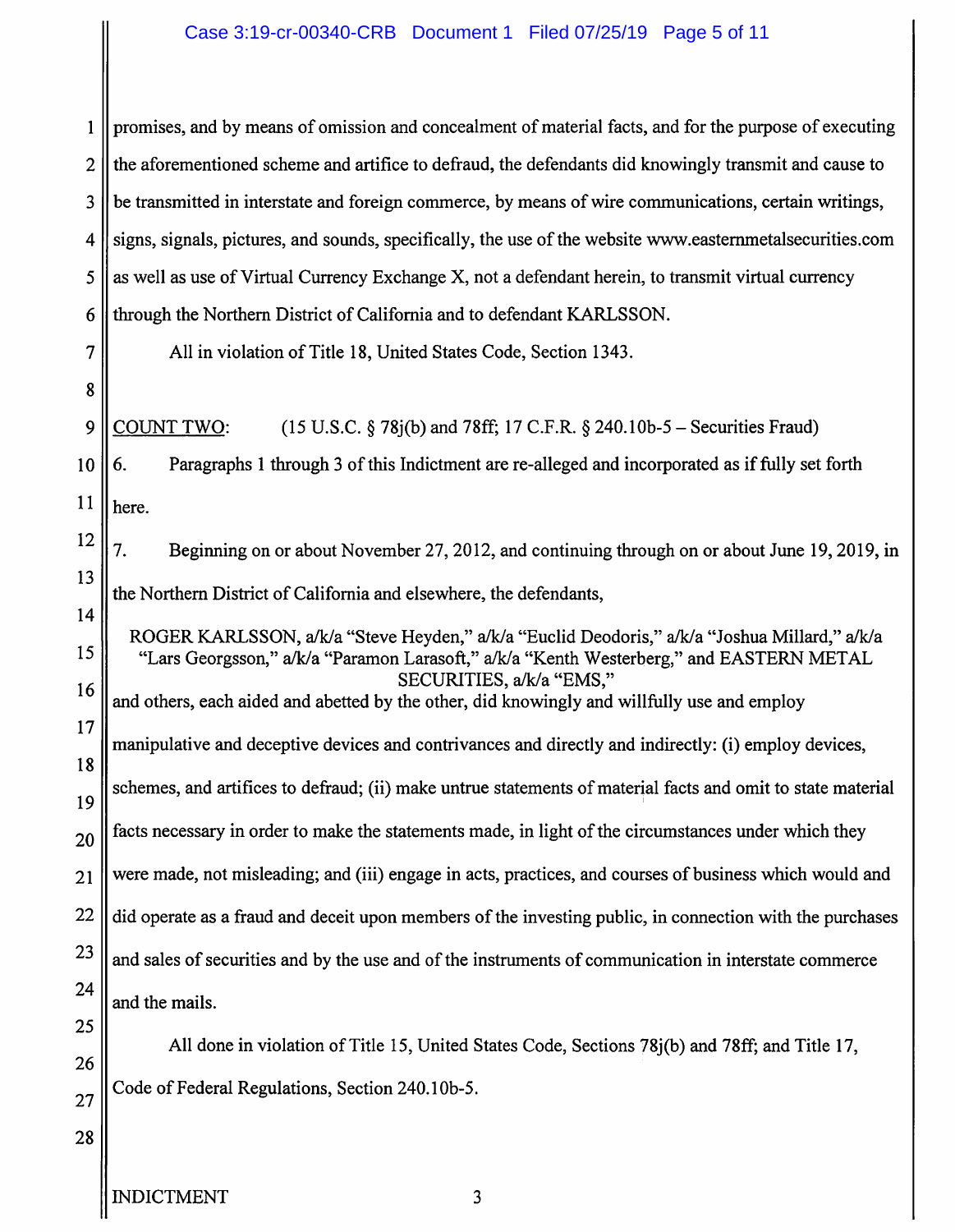**COUNT THREE:**  $\mathbf{1}$  $(18 \text{ U.S.C. } \S 1956(a)(1)(B)(i)$  and  $2 -$  Money Laundering)

8. Paragraphs 1 through 3 of this Indictment are re-alleged and incorporated as if fully set forth here.

9. Beginning on or about November 27, 2012, and continuing through on or about June 19, 2019, in

6 the Northern District of California and elsewhere, the defendants,

ROGER KARLSSON, a/k/a "Steve Heyden," a/k/a "Euclid Deodoris," a/k/a "Joshua Millard," a/k/a "Lars Georgsson," a/k/a "Paramon Larasoft," a/k/a "Kenth Westerberg," and EASTERN METAL SECURITIES, a/k/a "EMS,"

and others, each aided and abetted by the other, did knowingly conduct and attempt to conduct financial transactions affecting interstate and foreign commerce which involved the proceeds of a specified unlawful activity, that is wire fraud and securities fraud, knowing that the transaction was designed in whole and in part to conceal and disguise the nature, location, source, ownership, and proceeds of said specified unlawful activity, and that while conducting and attempting to conduct such financial transaction, knew that the property involved in the financial transaction represented the proceeds of some form of unlawful activity.

All in violation of Title 18, United States Code, Sections 1956(a)(1)(B)(i), and 2.

FORFEITURE ALLEGATION:  $(18 \text{ U.S.C. } § 981(a)(1)(C)$  and 28 U.S.C. § 2461(c))

10. The allegations contained in this Indictment are re-alleged and incorporated by reference for the purpose of alleging forfeiture pursuant to Title 18, United States Code, Section 981(a)(1)(C) and Title 28, United States Code, Section 2461(c).

11. Upon conviction for Count One or Two as set forth in this Indictment, the defendants,

ROGER KARLSSON, a/k/a "Steve Heyden," a/k/a "Euclid Deodoris," a/k/a "Joshua Millard," a/k/a "Lars Georgsson," a/k/a "Paramon Larasoft," a/k/a "Kenth Westerberg," and EASTERN METAL SECURITIES, a/k/a "EMS,"

shall forfeit to the United States, pursuant to Title 18, United States Code, Section 981(a)(1)(C) and Title 28, United States Code, Section 2461(c), all property, real or personal, constituting, or derived from proceeds the defendant obtained directly and indirectly, as the result of those violations, including but not limited to the following:

 $\overline{2}$ 

 $\overline{3}$ 

 $\overline{\mathbf{4}}$ 

5

 $\overline{7}$ 

8

9

10

11

12

13

14

15

16

17

18

19

20

21

22

23

24

25

26

27

28

 $\overline{4}$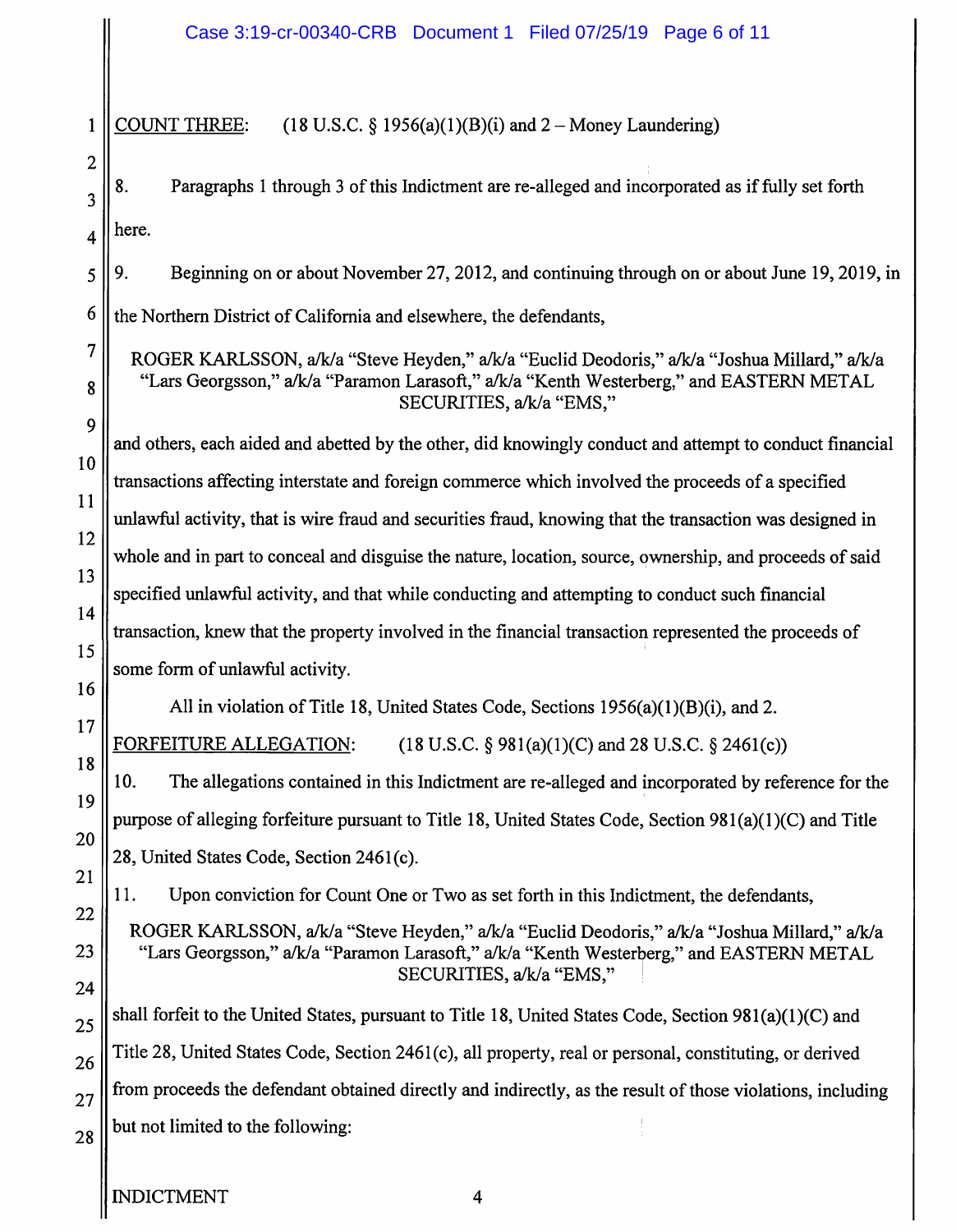| 1              | a.                | Money Judgment: a sum of money equal to the total gross proceeds obtained as a       |
|----------------|-------------------|--------------------------------------------------------------------------------------|
| $\overline{c}$ |                   | result of the offenses;                                                              |
| 3              |                   | b. The Elysian Pearl Resort and Bungalows, located at 21/24 Moo 2 Rural Road, Baan-  |
| 4              |                   | Dan-Mai, Koh Chang, Thailand, including all real property, buildings, appurtenances, |
| 5              |                   | and improvements thereon;                                                            |
| 6              | c.                | The residence and real property located at New Nordic Bangtao Water World            |
| 7              |                   | Condominium, Tambon Cherngtalay, Amphoe Thalang, Phuket Province, Thailand,          |
| 8              |                   | Unit Number N-BWC-D304;                                                              |
| 9              |                   | d. The residence and real property located at New Nordic Bangtao Water World         |
| 10             |                   | Condominium, Tambon Cherngtalay, Amphoe Thalang, Phuket Province, Thailand,          |
| 11             |                   | Unit Number N-BWC-D313;                                                              |
| 12             | e.                | The residence and real property located at New Nordic Castle, Apartment No NCA1-     |
| 13             |                   | 703, Pratamnak Hill Soi 4, Muang Pattaya, Amphoe Banglamung, Chonburi                |
| 14             |                   | Province, Thailand;                                                                  |
| 15             | f.                | The residence and real property located at New Nordic's Club 5 Condominium, Unit     |
| 16             |                   | Number NCL5-202, Pratamnak Hill Soi 4, Muang Pattaya, Amphoe Banglamung,             |
| 17             |                   | Chonburi Province, Thailand;                                                         |
| 18             | g.                | The residence and real property located at New Nordic Boutique Condominium, Unit     |
| 19             |                   | Number NBT-706, Tambon Nongprue, Amphoe Banglamung, Chonburi Province,               |
| 20             |                   | Thailand;                                                                            |
| 21             | h.                | The residence and real property located at Emerald Palace Pattaya, 378/352 Moo 12    |
| 22             |                   | Kasetsin Soi 9, Prathamnak Road Soi 1, Nongprue, Banglamung, Chonburi, Thailand;     |
| 23             | i.                | All funds maintained at Krung Thai Bank Public Company in account number             |
| 24             |                   | 2270316290, held in the name ROGER NILS-JONAS KARLSSON;                              |
| 25             | j.                | All funds maintained at Siam Commercial Bank Public Co. Ltd. in account number       |
| 26             |                   | 8562354260, held in the name ROGER NILS JONAS KARLSSON;                              |
| 27             | k.                | All funds maintained at Kasikornbank Public Company Limited in account number        |
| 28             |                   | 0388036648, held in the name ROGER KARLSSON; and                                     |
|                | <b>INDICTMENT</b> | 5                                                                                    |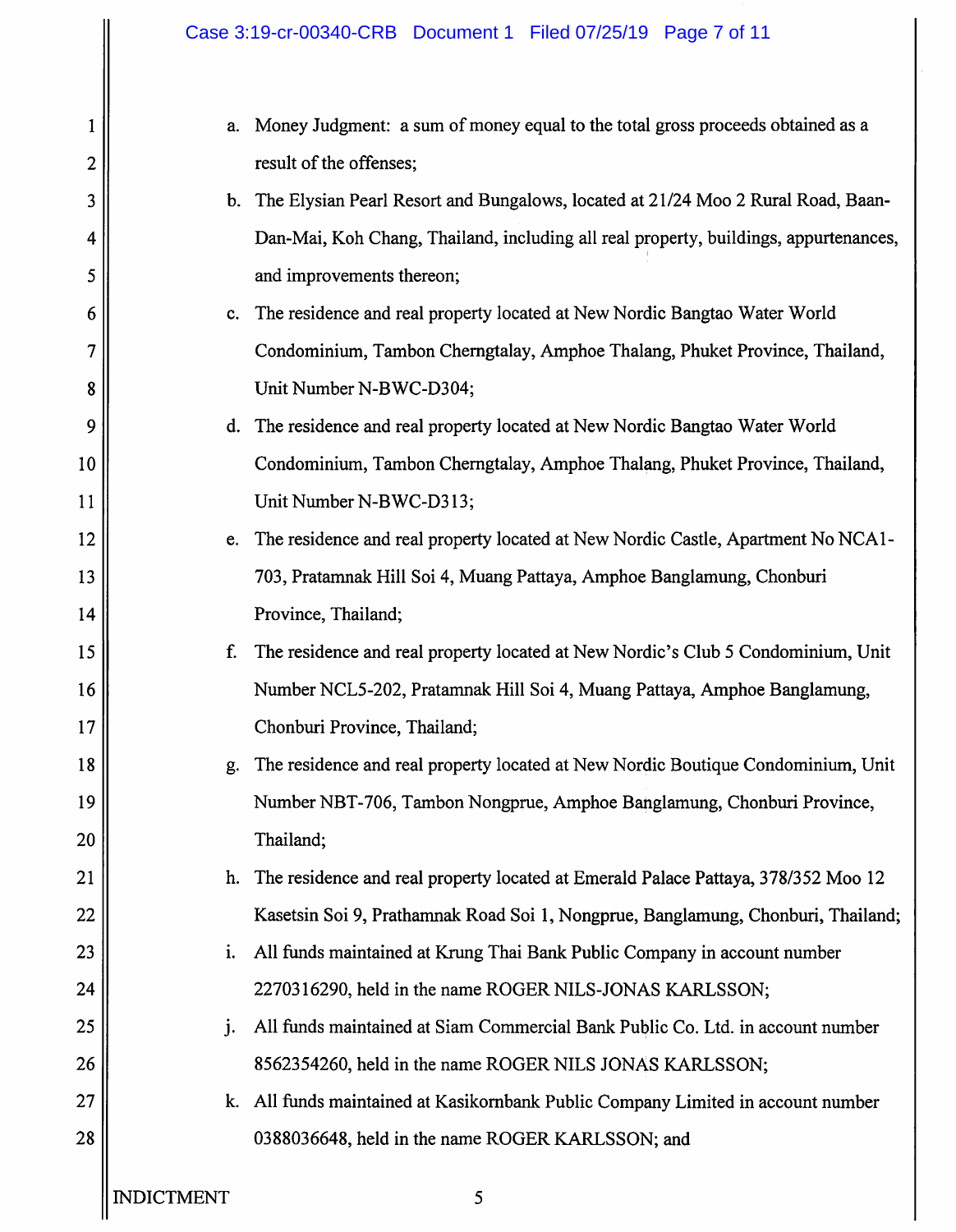|                | Case 3:19-cr-00340-CRB Document 1 Filed 07/25/19 Page 8 of 11                                                                                                                                                       |  |  |
|----------------|---------------------------------------------------------------------------------------------------------------------------------------------------------------------------------------------------------------------|--|--|
|                |                                                                                                                                                                                                                     |  |  |
| 1              | All funds maintained at Bitcoin Co. Ltd. in the name of ROGER KARLSSON<br>1.                                                                                                                                        |  |  |
| $\overline{c}$ | registered using the email address roger.karlsson@siamcasa.com.                                                                                                                                                     |  |  |
| 3              | If any of the property described above, as a result of any act or omission of the defendant:                                                                                                                        |  |  |
| 4              | cannot be located upon exercise of due diligence;<br>a.                                                                                                                                                             |  |  |
| 5              | has been transferred or sold to, or deposited with, a third party;<br>b.                                                                                                                                            |  |  |
| 6              | has been placed beyond the jurisdiction of the court;<br>c.                                                                                                                                                         |  |  |
| 7              | has been substantially diminished in value; or<br>d.                                                                                                                                                                |  |  |
| 8              | has been commingled with other property which cannot be divided without<br>e.                                                                                                                                       |  |  |
| 9              | difficulty,                                                                                                                                                                                                         |  |  |
| 10             | the United States of America shall be entitled to forfeiture of substitute property pursuant to Title 21,                                                                                                           |  |  |
| 11             | United States Code, Section 853(p), as incorporated by Title 28, United States Code, Section 2461(c).                                                                                                               |  |  |
| 12             | All pursuant to Title 18, United States Code, Section 981(a)(1)(C), Title 28, United States Code,                                                                                                                   |  |  |
| 13             | Section 2461(c), and Federal Rule of Criminal Procedure 32.2.                                                                                                                                                       |  |  |
| 14             | FORFEITURE ALLEGATION:<br>$(18 \text{ U.S.C. } § 982(a)(1))$                                                                                                                                                        |  |  |
| 15             | The allegations contained in this Indictment are re-alleged and incorporated by reference for the<br>12.                                                                                                            |  |  |
| 16             | purpose of alleging forfeiture pursuant to Title 18, United States Code, Section 982(a)(1).                                                                                                                         |  |  |
| 17             | Upon conviction for the offense set forth in Count Three of this Indictment, the defendants,<br>13.                                                                                                                 |  |  |
| 18<br>19       | ROGER KARLSSON, a/k/a "Steve Heyden," a/k/a "Euclid Deodoris," a/k/a "Joshua Millard," a/k/a<br>"Lars Georgsson," a/k/a "Paramon Larasoft," a/k/a "Kenth Westerberg," and EASTERN METAL<br>SECURITIES, a/k/a "EMS," |  |  |
| 20             | shall forfeit to the United States, pursuant to Title 18, United States Code, Section 982(a)(1), all                                                                                                                |  |  |
| 21             | property, real or personal, involved in said violations, and any property traceable to such property,                                                                                                               |  |  |
| 22             | including, but not limited to, the following:                                                                                                                                                                       |  |  |
| 23             | Money Judgment: a sum of money equal to the total value of the property involved in<br>a.                                                                                                                           |  |  |
| 24             | the commission of the offense;                                                                                                                                                                                      |  |  |
| 25             | The Elysian Pearl Resort and Bungalows, located at 21/24 Moo 2 Rural Road, Baan-<br>b.                                                                                                                              |  |  |
| 26             | Dan-Mai, Koh Chang, Thailand, including all real property, buildings, appurtenances,                                                                                                                                |  |  |
| 27             | and improvements thereon;                                                                                                                                                                                           |  |  |
| 28             |                                                                                                                                                                                                                     |  |  |
|                |                                                                                                                                                                                                                     |  |  |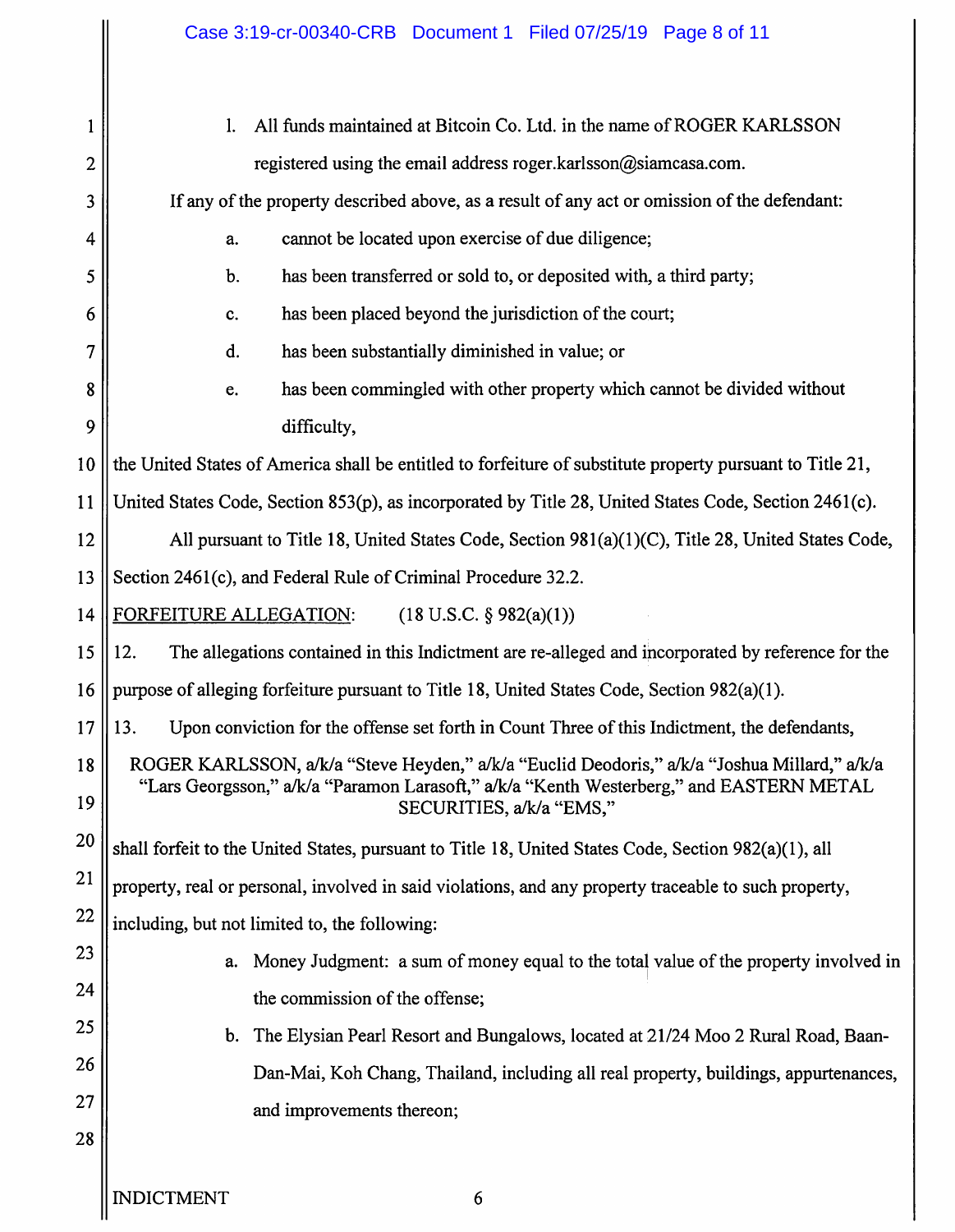| $\mathbf{1}$    |    |
|-----------------|----|
| $\mathbf{z}$    |    |
| 3               |    |
| $\overline{a}$  |    |
|                 |    |
| 5<br>6<br>7     |    |
|                 |    |
| 8               |    |
| 9               |    |
| $10\,$          |    |
| 1 1             |    |
| 12              |    |
| 13              |    |
| 14              |    |
| 15              |    |
| 16              |    |
| 17              |    |
| 18              |    |
| 19              |    |
| 20              |    |
| 21              |    |
| 22              |    |
| 23              |    |
| 24              |    |
| 25              |    |
| 26              |    |
| 27              | If |
| $\overline{28}$ |    |

c. The residence and real property located at New Nordic Bangtao Water World Condominium, Tambon Cherngtalay, Amphoe Thalang, Phuket Province, Thailand, Unit Number N-BWC-D304;

# d. The residence and real property located at New Nordic Bangtao Water World Condominium, Tambon Cherngtalay, Amphoe Thalang, Phuket Province, Thailand, Unit Number N-BWC-D313;

# e. The residence and real property located at New Nordic Castle, Apartment No NCA1-703, Pratamnak Hill Soi 4, Muang Pattaya, Amphoe Banglamung, Chonburi Province, Thailand;

#### f. The residence and real property located at New Nordic's Club 5 Condominium, Unit Number NCL5-202, Pratamnak Hill Soi 4, Muang Pattaya, Amphoe Banglamung, Chonburi Province, Thailand;

# g. The residence and real property located at New Nordic Boutique Condominium, Unit Number NBT-706, Tambon Nongprue, Amphoe Banglamung, Chonburi Province, Thailand;

# h. The residence and real property located at Emerald Palace Pattaya, 378/352 Moo 12 Kasetsin Soi 9, Prathamnak Road Soi 1, Nongprue, Banglamung, Chonburi, Thailand;

# i. All funds maintained at Krung Thai Bank Public Company in account number 2270316290, held in the name ROGER NILS-JONAS KARLSSON;

#### All funds maintained at Siam Commercial Bank Public Co. Ltd. in account number i. 8562354260, held in the name ROGER NILS JONAS KARLSSON;

### k. All funds maintained at Kasikornbank Public Company Limited in account number 0388036648, held in the name ROGER KARLSSON; and

# 1. All funds maintained at Bitcoin Co. Ltd. in the name of ROGER KARLSSON registered using the email address roger.karlsson@siamcasa.com.

#### any of the property described above, as a result of any act or omission of the defendant:

cannot be located upon exercise of due diligence; a.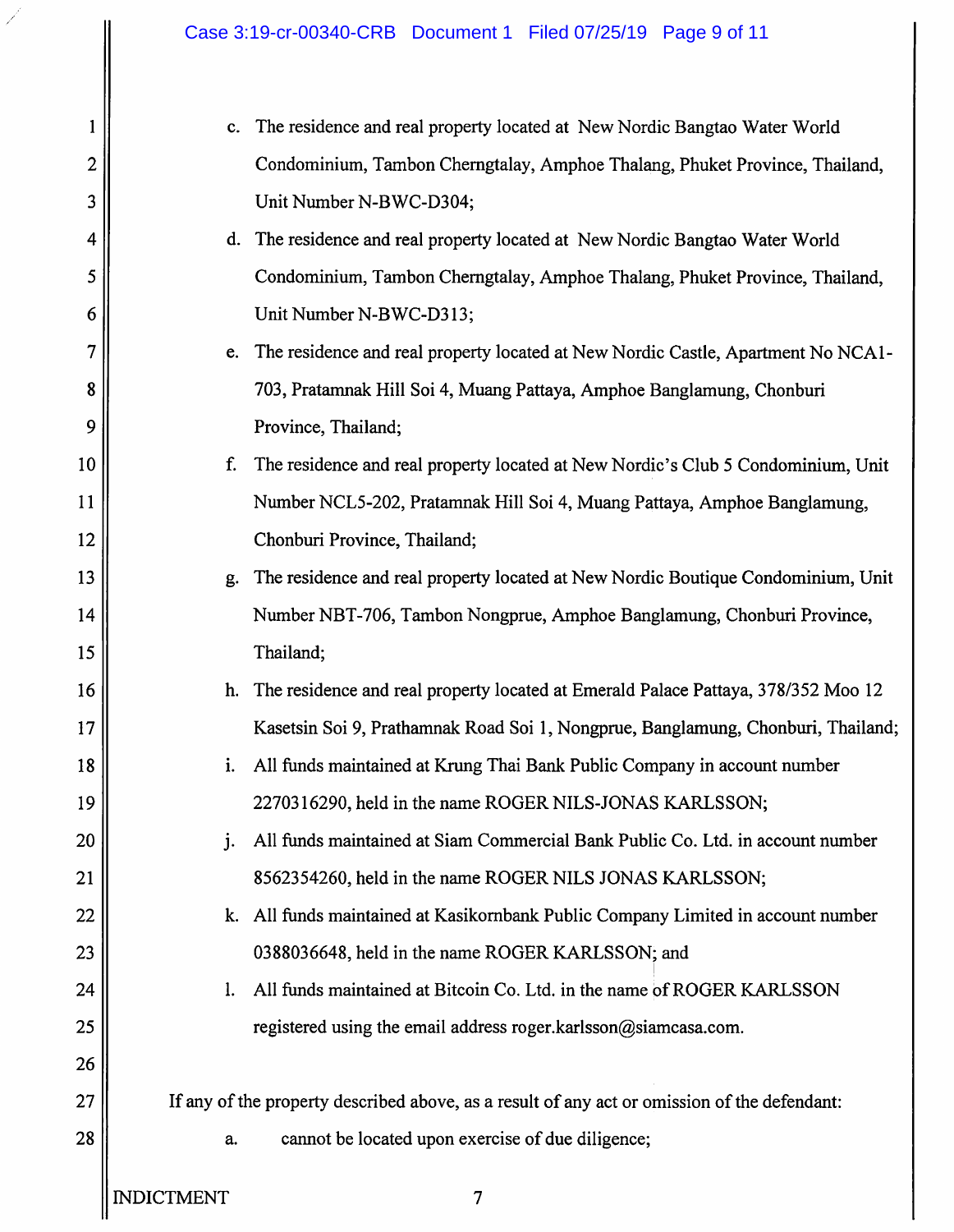|               | Case 3:19-cr-00340-CRB Document 1 Filed 07/25/19 Page 10 of 11                                            |
|---------------|-----------------------------------------------------------------------------------------------------------|
|               | b.<br>has been transferred or sold to, or deposited with, a third party;                                  |
| 2             | has been placed beyond the jurisdiction of the court;<br>c.                                               |
| 3             | d.<br>has been substantially diminished in value; or                                                      |
| 4             | has been commingled with other property which cannot be divided without<br>e.                             |
| 5             | difficulty,                                                                                               |
| 6             | the United States of America shall be entitled to forfeiture of substitute property pursuant to Title 21, |
| 7             | United States Code, Section 853(p), as incorporated by Title 18, United States Code, Section 982(b)(1).   |
| 8             | All pursuant to Title 18, United States Code, Sections 981(a)(1) and 982(a)(1) and (b)(1), Title          |
| 9             | 28, United States Code, Section 2461(c), and Federal Rule of Criminal Procedure 32.2.                     |
| 10            |                                                                                                           |
| <sup>11</sup> |                                                                                                           |
| 12            | DATED: $7/25/19$<br>A TRUE BILL.                                                                          |
| 13            |                                                                                                           |
| 14            |                                                                                                           |
| 15            | <b>FOREPERSON</b>                                                                                         |
| 16            | DAVID L. ANDERSON                                                                                         |
| 17            | United States Attorney                                                                                    |
| 18            |                                                                                                           |
| 19            | WILLIAM FRENTZEN<br><b>KAREN BEAUSEY</b>                                                                  |
| 20            | <b>Assistant United States Attorneys</b><br>CATHERINE ALDEN PELKER                                        |
| 21            | <b>Trial Attorney</b>                                                                                     |
| 22            |                                                                                                           |
| 23            |                                                                                                           |
| 24            |                                                                                                           |
| 25            |                                                                                                           |
| 26            |                                                                                                           |
| 27            |                                                                                                           |
| 28            |                                                                                                           |
|               | <b>INDICTMENT</b><br>8                                                                                    |